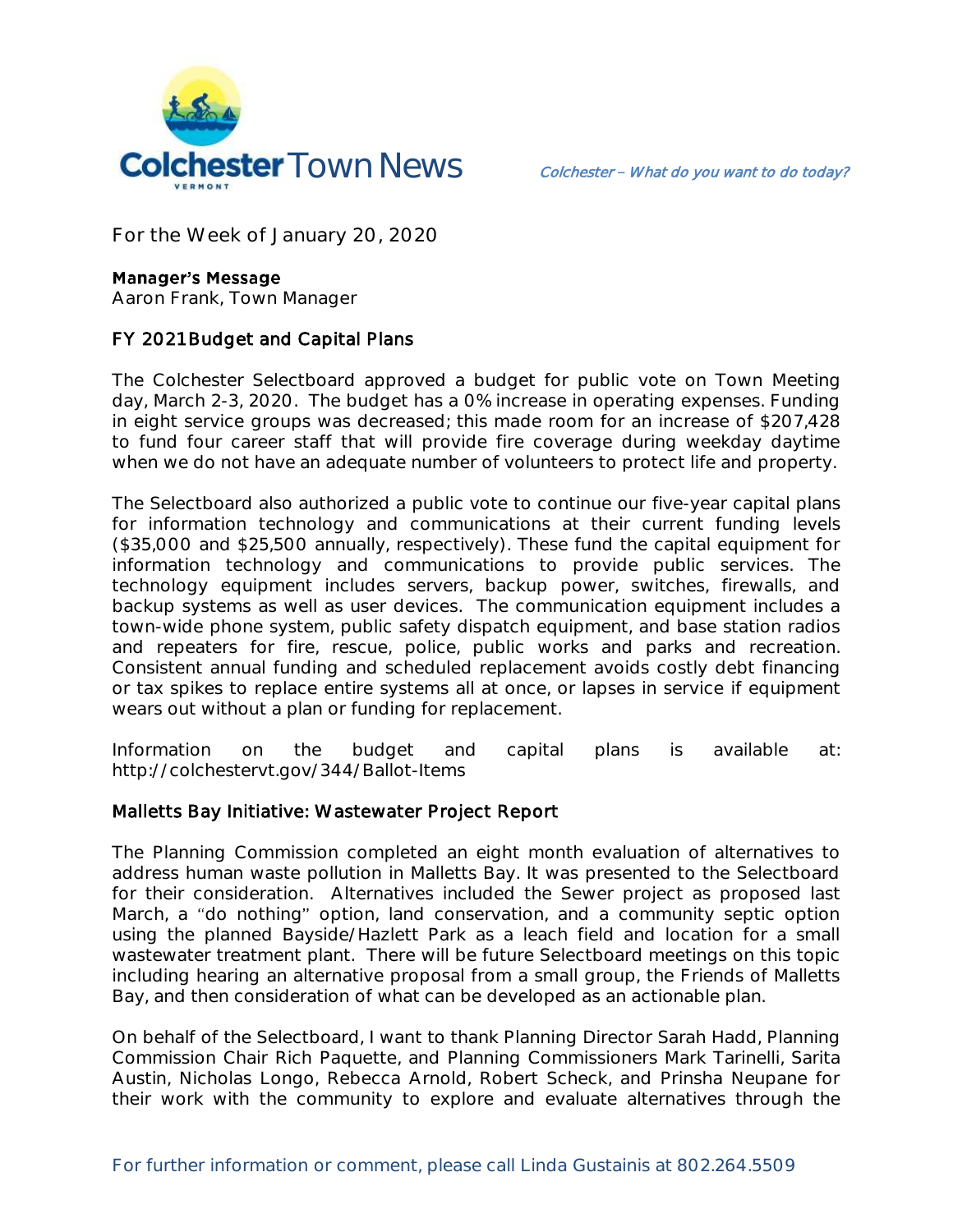

Malletts Bay Initiative Wastewater Project Report: https://clerkshq.com/content/Attachments/Colchester-vt/200107pl\_4.pdf.

**Parks and Recreation Department Glen Cuttitta, Director**

Happy 2020! Parks and Recreation staff has been busy with extensive planning for spring and summer, as well as for the upcoming Winter Carnival! Here are some things to watch for:

### Upcoming Recreation Events:

- The 37th Annual Colchester Winter Carnival is Jan. 31, Feb. 1 & 2, 2020. The event kicks off with a special edition of Colchester's Got Talent - the ALL STARS show!
- Full Carnival schedule can be found at https://colchestervt.gov/WinterCarnival. Read our column in the 1/23 edition of the Colchester Sun for a full schedule of events and details on where to buy admission bracelets
- Reqistration for the 8th Annual Colchester Causeway 5K/10K/15K Race and the 36th Annual Colchester Triathlon will open at midnight on February 1, 2020 online at Active.com. Official registration links will be posted to our website the week of January 27.

## Recreation Programs:

- The 2020 Winter/Spring Guide has been out since late December with a wide array of programs starting up very soon! The Guide covers January - May 2020, so be sure to take a look at the many programs for all ages. View the Guide online at https://colchestervt.gov/335/Program-Registration or browse and register for programs at https://secure.rec1.com/VT/colchestervt/catalog. Youth Lacrosse League registrations are also open now.
- The 2020 Summer Guide which includes summer day camps AND activities for preschoolers, youth, families, adults, and Active Generation participants will be released in early February. Registration is set to open on Friday, Jan. 31 at midnight online and at 7:30am at the Parks & Rec Office. Info about summer special events and A.C.E. 2020/2021 registrations can also be found in the Summer Guide.

#### Parks News:

A reminder to please clean up after your pets when they are at Colchester Parks. Just because fields, bike paths, and natural areas are covered with snow does not mean that you shouldn't scoop the poop: this is important to do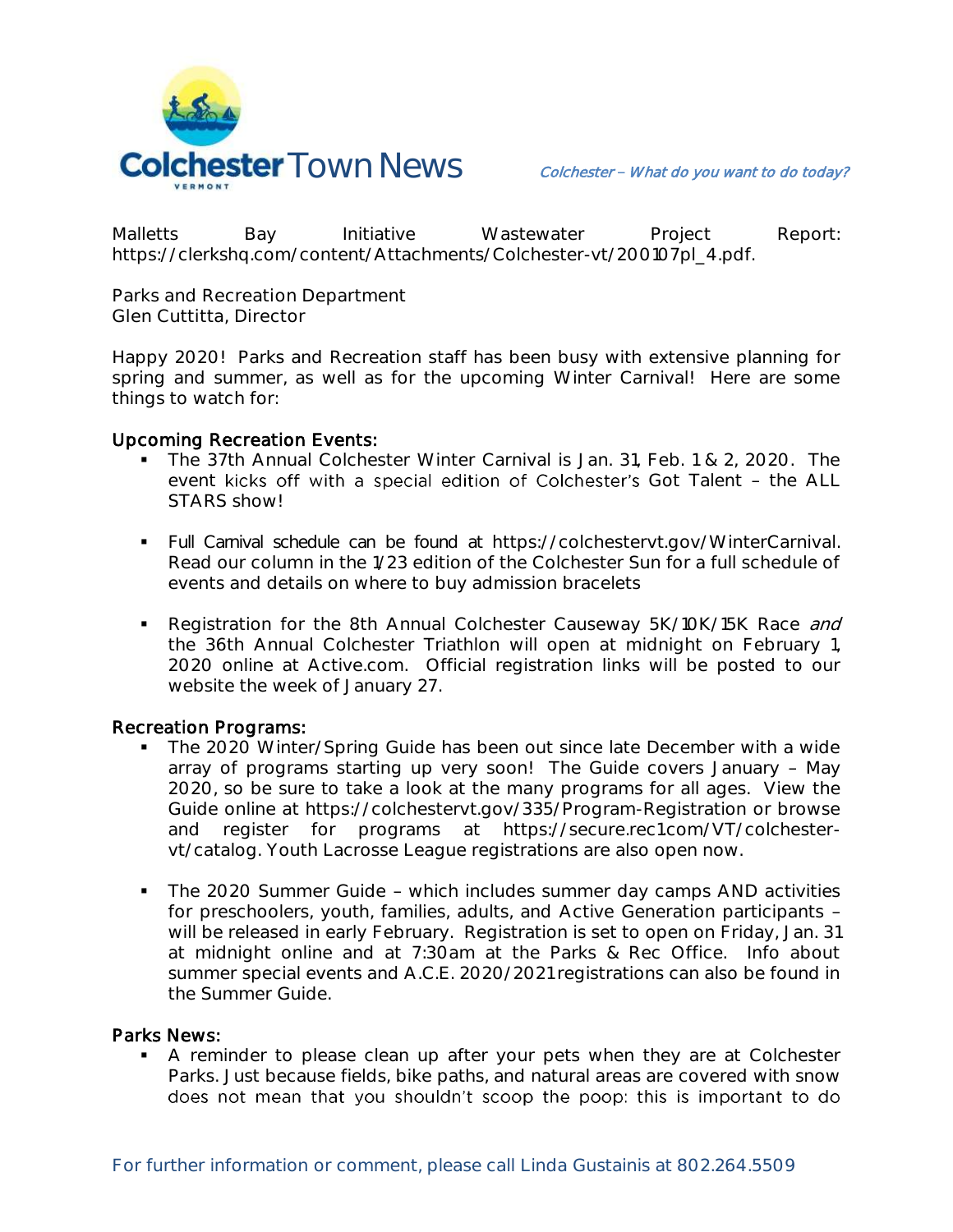

year-round. Public dog bag dispensers are kept stocked year-round for your convenience.

- **Parks staff continues to monitor the weather for setting up and opening the** Airport Park Ice Rink. The fluctuating temps make this difficult, but if we get consecutive days of freezing temperatures we will attempt to flood the space so it can freeze. Keep an eye on our website and social media for updates!
- **Parks staff will also groom snowshoe / Nordic ski trails at Airport Park when** there is an ample base of snow. Please note that Parks staff must clear parking lots at Town Buildings first before grooming trails. Thank you for your patience.

For more about Parks & Rec visit [http://colchestervt.gov/recreation](http://colchestervt.gov/Recreation/parksNRec.shtml) or call (802) 264-5640.

**Police Department Douglas Allen, Police Chief** 

- **Two new officers have joined our ranks:** 
	- o Alyson Dengler is a 2014 graduate of SUNY College of Technology at Canton where she received her A.S. in Veterinary Science and Technology. She has worked as a Veterinary Technician for the past four years.
	- o Emily Fitzpatrick is a 2012 graduate of UVM with a B.S. in Athletic Training. She has been a career member of Colchester Rescue for the past three years and is a member of Colchester Technical Rescue.
- CPD Officers Zachary Smith and Jordan Barriere were selected to attend the Drug Recognition Expert study course held in Burlington. This two week school is extremely rigorous and will allow these officers to process persons suspected of driving under the influence of drugs and testify as experts.
- Since December 18th CPD has responded to 1066 calls for service. These calls resulted in 35 arrests for violations including False Information to Police, Domestic Assault, and Leaving the Scene of an Accident, among others.

For more about Colchester Police Department visit http://colchestervt.gov/police or call (802) 264-5555.

**Upcoming Town Meetings:** 

 Planning Commission: 1st & 3rd Tuesdays of the month, 7:00pm. Next Meeting: 2/4